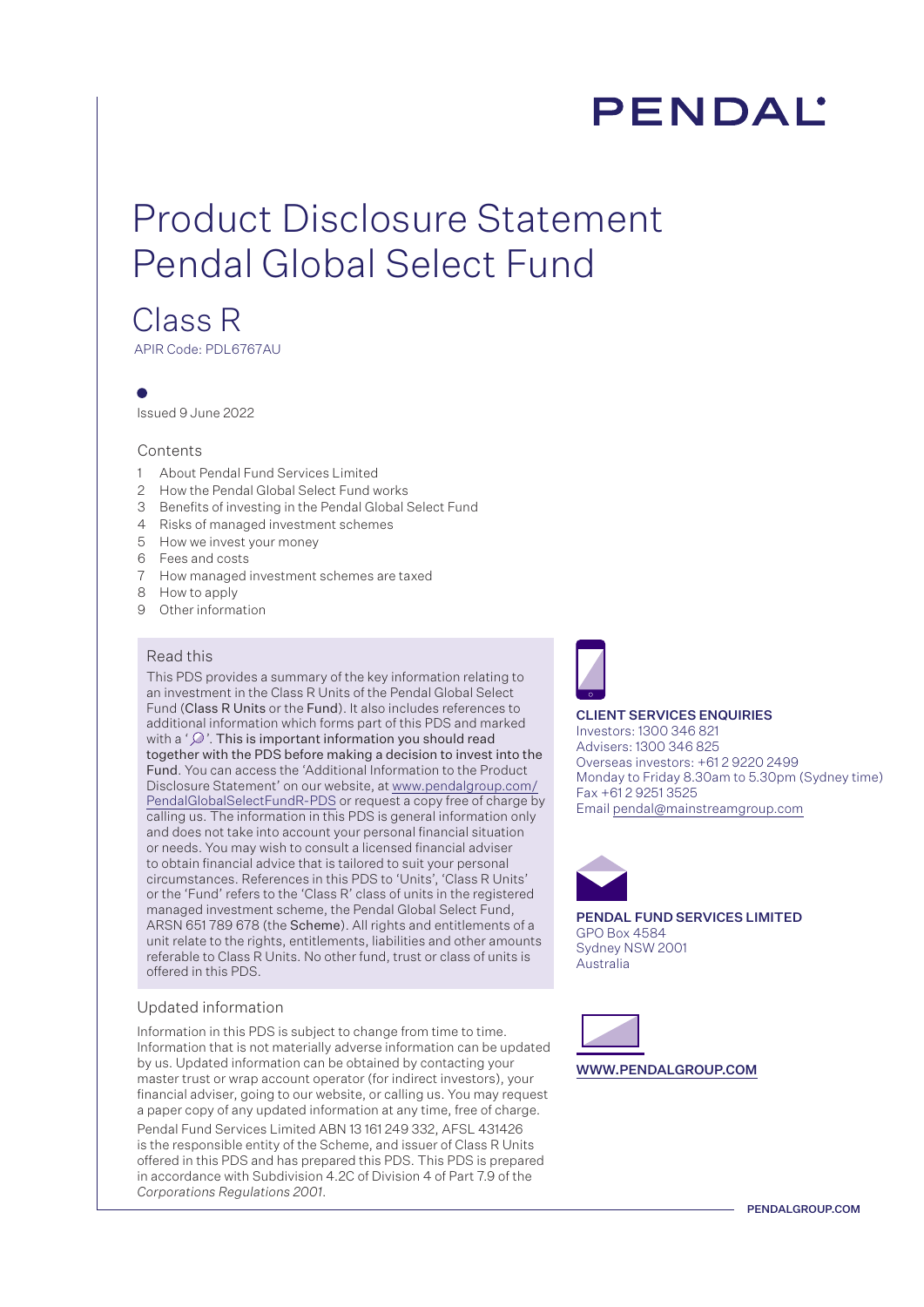## 1. About Pendal Fund Services Limited

## **PENDAL'**

## The future is worth investing in

Pendal Fund Services Limited is the responsible entity for the Pendal Global Select Fund (Scheme). As responsible entity, it is responsible for overseeing the operations of the Scheme.

Pendal Fund Services Limited has appointed J O Hambro Capital Management Limited (JOHCM) to manage the assets of the Scheme. The selected investment manager is reviewed from time to time and we may remove or add an investment manager. We may do this at any time and in some cases without notice.

Pendal Fund Services Limited and JOHCM are wholly owned subsidiaries of Pendal Group Limited.

Pendal Group Limited is an independent, global investment management firm focused on delivering superior investment returns for its clients through active management.

Pendal offers investors a range of Australian and international investment choices including shares, property securities, fixed income and cash strategies, as well as multi-asset and responsible investments. To complement its in-house expertise, Pendal also partners with leading global investment managers.

### 2. How the Pendal Global Select Fund works

#### How the Fund operates

When you invest your money in the Pendal Global Select Fund, your money is pooled together with other investors' money. We use this pool to buy investments and manage them on behalf of all investors in the Scheme. This means that by investing in the Fund you have access to certain investments that you may not otherwise be able to access on your own as well as the knowledge of our skilled investment managers. However, Pendal has day-to-day control over the operation of the Scheme.

The Scheme offers multiple classes of units to investors. From time to time, Pendal may issue additional classes of units in the Scheme, each with different rights and entitlements. Investments made under this PDS are for units in Class R of the Scheme, and the rights and entitlements disclosed in this PDS are specific to the Class R Units. The total value of the assets in the Scheme are divided into units based on the classes in the Scheme. A reference to a 'unit' in this PDS, is a reference to the Class R units of the Scheme. A 'unit price' for Class R is generally calculated for each Business Day based on Class R Unit's share of the Scheme's net asset value. The unit price will generally change daily as the market value of assets in the Scheme rises or falls.

When you make an investment in the Fund, we will allocate units to you based on the entry price for the Business Day on which we accept your application and we will keep a record of the number of units you have bought. When you withdraw, we will redeem your units based on the exit price for the Business Day on which we receive your withdrawal request.

Entry prices are usually higher than exit prices due to the 'buy-sell spread'. The buy-sell spread is built into the unit price and represents your contribution to the costs of buying and selling the underlying assets in the Fund.

Entry and exit prices for each Business Day will be available at www.pendalgroup.com by clicking on 'Products', selecting the Scheme and clicking on Class R. Prices will usually be posted by the end of the next Business Day.

We have also adopted a unit pricing discretion policy setting out the principles that apply when we exercise discretions under the Scheme's constitution. You can request a copy of the policy free of charge by calling us or by downloading a copy at www.pendalgroup.com/UnitPriceDiscretionPolicy.

#### Minimum initial investment

The minimum initial investment is \$25,000. In certain circumstances, we may reject an application or accept only part of an application. Refer to Section 8 on how to apply.

#### Additional investments

You can add to your investment by completing the additional investment form and sending this form to us via mail, email or fax. Investors also have the ability to transact online and use BPAY®. For more information, please refer to www.pendalgroup.com/forms.

®Registered to BPAY Pty Ltd ABN 69 079 137 518.

#### How to withdraw

You can withdraw some or all of your investment by completing the withdrawal form and sending this form to us via mail, email or fax. Investors also have the ability to transact online. For more information, please refer to www.pendalgroup.com/forms.

Withdrawals will generally be paid to your nominated Bank Account within 5 Business Days.

#### Restrictions on withdrawals

There may be circumstances where your ability to withdraw from the Fund is restricted and you may have to wait a period of time before you can redeem your investment.

We may delay or suspend a withdrawal request where we are unable to realise sufficient assets due to circumstances outside our control (such as restricted or suspended trading in the market for an asset) or where the Scheme becomes illiquid.

If the Scheme is illiquid (as defined in the Corporations Act) withdrawals from the Fund will only be possible if we make a withdrawal offer in accordance with the Corporations Act. Under the Corporations Act, a scheme is illiquid if it has less than 80% liquid assets (generally cash and marketable securities).

You should read the important information about 'Restrictions on withdrawals' before making a decision. Go to section 1 of the 'Additional Information to the Product Disclosure Statement' at [www.pendalgroup.](www.pendalgroup.com/PendalGlobalSelectFundR-PDS) [com/PendalGlobalSelectFundR-PDS](www.pendalgroup.com/PendalGlobalSelectFundR-PDS). The material relating to 'Restrictions on withdrawals' may change between the time when you read this Statement and the day when you sign the application form.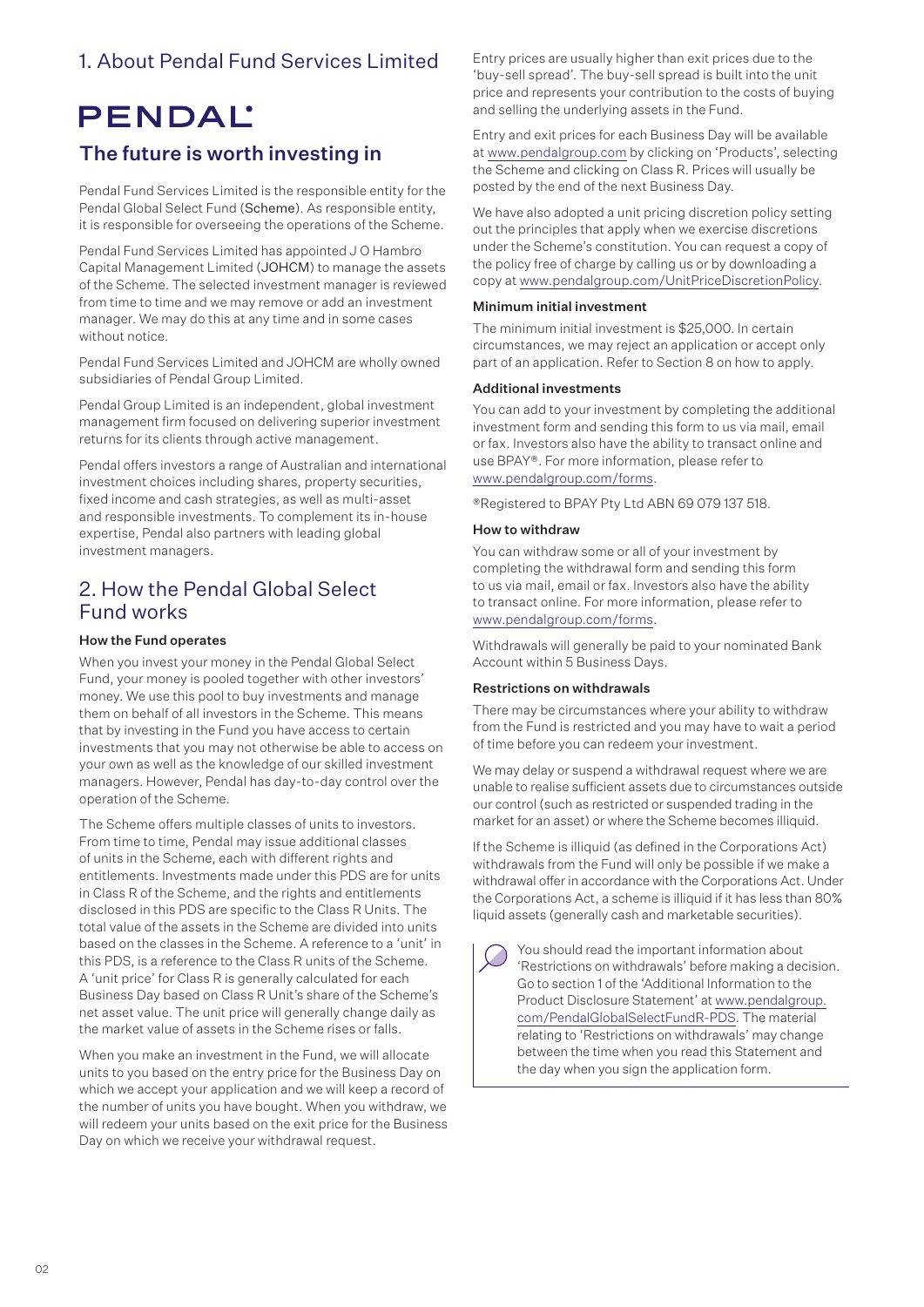#### Processing

If we receive an application or withdrawal request by 2.00pm (Sydney time) on a Business Day, we will process the transaction using that day's Class R unit price. Requests received on or after the cut-off time of 2.00pm (Sydney time) on a Business Day, or on a non Business Day, will generally be treated as having been received before the cut-off time on the next Business Day.

If we receive an invalid or incomplete application or withdrawal request, the transaction request will be processed using the Class R unit price applying on the day that we receive the correct documentation. The above rules about cut-off times apply.

#### Distributions

The Fund generally distributes at the end of June each year. In some circumstances, we may also pay distributions at other times where we consider it appropriate.

Distributions you receive are generally assessable income and can be made up of both income and realised capital gains. Distributions are generally calculated based on the Scheme's net income at the end of the distribution period referable to the Class R Units divided by the number of Class R Units on issue.

You can choose to have your distributions automatically reinvested into additional Class R Units in the Scheme or paid directly into your nominated Bank Account. There is no buysell spread on distributions that are reinvested. Reinvestment of distributions will normally be effective the first day following the end of the distribution period. Distribution payments to your nominated Bank Account are generally made within 12 Business Days after the end of the distribution period.

#### Indirect investors

We authorise the use of this PDS as disclosure to persons who wish to access the Fund indirectly through an Investor Directed Portfolio Service (IDPS), IDPS-like scheme or a nominee or custody service (collectively referred to as master trusts or wrap accounts).

Persons who invest in the Fund through a master trust or wrap account may be subject to different conditions from those referred to in this PDS particularly with regard to cut-off times for transacting, timing of distributions, processing and withdrawals as well as Fund reporting and investor notices.

You should read the important information about 'Indirect investors' before making a decision. Go to section 2 of the 'Additional Information to the Product Disclosure Statement' at [www.pendalgroup.com/](www.pendalgroup.com/PendalGlobalSelectFundR-PDS) [PendalGlobalSelectFundR-PDS.](www.pendalgroup.com/PendalGlobalSelectFundR-PDS) The material relating to 'Indirect investors' may change between the time when you read this Statement and the day when you sign the application form.

## 3. Benefits of investing in the Pendal Global Select Fund

#### Significant features

The Pendal Global Select Fund is an actively managed portfolio of global shares.

#### Significant benefits

Investing in the Fund offers investors a range of benefits:

- access to a professionally managed portfolio of global shares and the potential for long term capital growth;
- exposure to an investment approach that actively integrates Environmental, Social and Governance (ESG) factors, while avoiding investments in companies that cause significant social and/or environmental harm; and
- exposure to global sharemarkets.

## 4. Risks of managed investment schemes

All investments carry risk. The likely investment return and the risk of losing money is different for each managed investment scheme as different strategies carry different levels of risk depending on the underlying mix of assets that make up each fund. Those assets with potentially the highest long term return (such as shares) may also have the highest risk of losing money in the shorter term.

The significant risks for the Fund are:

- Market risk: The risk that the market price of the Fund's assets will fluctuate as a result of factors such as economic conditions, government regulations, market sentiment, local and international political events and environmental and technological issues. Market risk may have different impacts on each type of asset, investment style and investor.
- Security specific risk: The risk associated with an individual asset of the Fund. The price of shares in a company may be affected by unexpected changes in that company's operations such as changes in management or the loss of a significant customer.
- International investment risk: International investments may be affected by movements in foreign currency exchange rates, interest rates, political and economic uncertainties, lower regulatory supervision and more volatile, less liquid markets compared with Australian investments.
- Currency risk: The Fund has assets that are denominated in foreign currencies. For unhedged investments in international assets, a rise in the Australian dollar relative to other currencies will negatively impact investment values and returns. Currency markets can be extremely volatile and are subject to a range of unpredictable forces. Where this risk is hedged, the hedge may not provide complete protection from adverse currency movements.
- Concentrated portfolio risk: The Fund's investment strategy of seeking to generate high returns by investing in a concentrated portfolio of global shares may make the Fund more volatile than a diversified global share fund with a larger number of shares. This means there is a greater risk of negative returns, particularly over the short to medium term.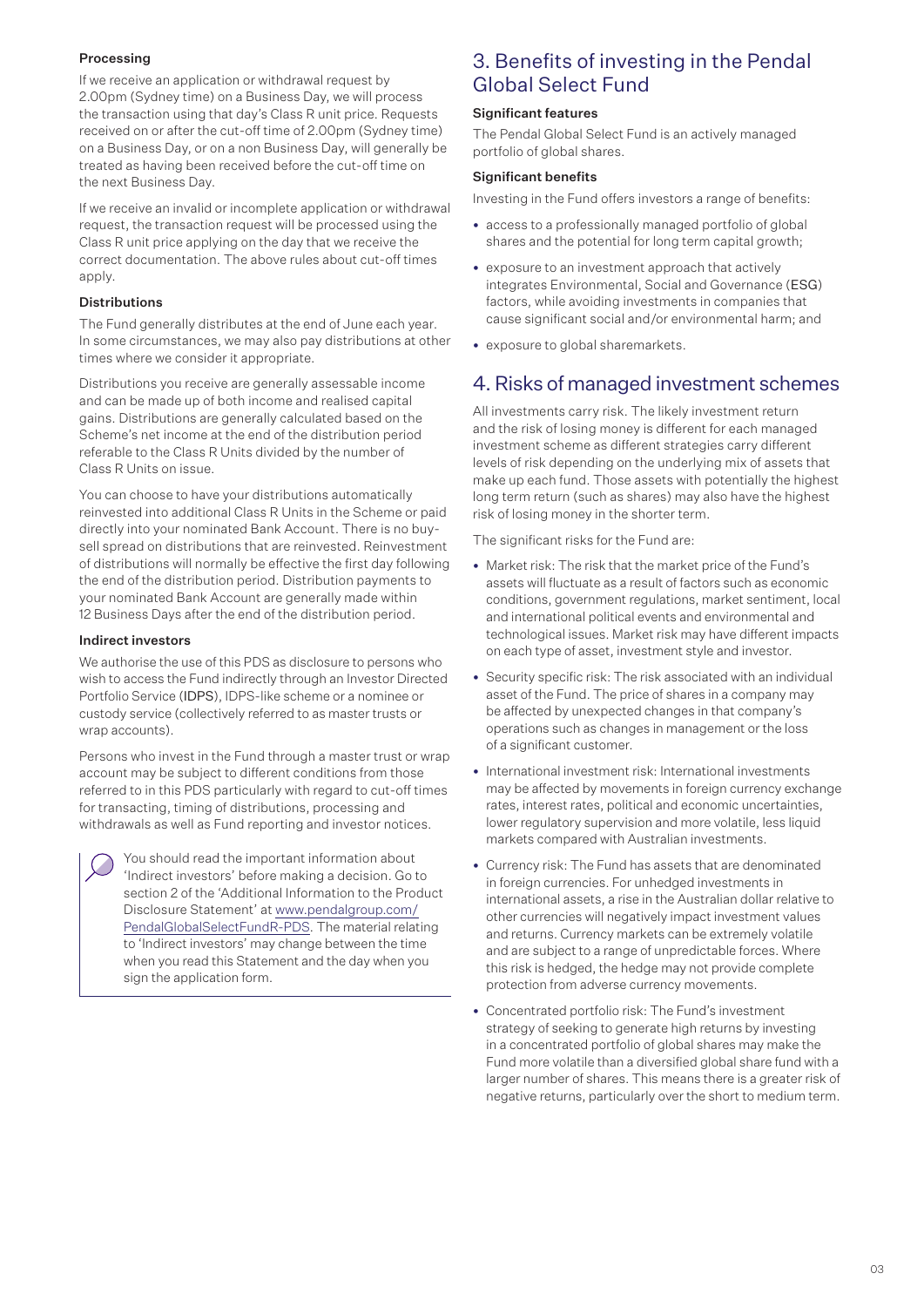- Emerging markets risk: The Fund may make investments that provide exposure to emerging markets. Emerging markets are generally considered riskier than developed markets due to factors such as lower liquidity, the potential for political unrest, the increased likelihood of sovereign intervention (including default and currency intervention), currency volatility and increased legal risk. Emerging market investments therefore may experience increased asset price volatility and face higher currency, default and liquidity risk.
- Derivative risk: The value of a derivative is derived from the value of an underlying asset and can be highly volatile. A derivative's value can change in response to a range of unpredictable factors such as changes in a specified interest rate, foreign exchange rate, asset price or credit rating. Derivatives also involve a higher level of risk than buying an asset directly. This is because derivatives require very little or no initial investment to gain exposure to markets. As a result, derivatives magnify both potential investment gains and losses. Losses from derivative transactions can be substantial and can exceed the original amount invested.
- Class risk: The Fund has been established as a separate class of units in the Scheme. As the assets are held on trust for all investors, there is a risk that investors of one class, may be exposed to liabilities of another class of units and they could lose some or all of their investment in the Fund. There is also a risk that in the event of an insolvency, the assets of the Fund could be made available to creditors of another class of units of the Scheme.

Risk can be managed but it cannot be completely eliminated. It is important to understand that:

- the value of your investment will go up and down;
- investment returns will vary and future returns may be different from past returns;
- returns are not guaranteed and there is always the chance that you may lose money on any investment you make; and
- laws affecting your investment in a managed investment scheme may change over time.

The appropriate level of risk for you will depend on your age, investment time frame, where other parts of your wealth are invested and how comfortable you are with the possibility of losing some of your money in some years.

### 5. How we invest your money

You should consider the likely investment return, risk and your investment time frame when choosing to invest into the Fund.

| <b>Pendal Global Select Fund</b>                       |                                                                                                                                                                                                                                                                                                                                                                                                                                                                                                          |  |  |
|--------------------------------------------------------|----------------------------------------------------------------------------------------------------------------------------------------------------------------------------------------------------------------------------------------------------------------------------------------------------------------------------------------------------------------------------------------------------------------------------------------------------------------------------------------------------------|--|--|
| Investment Return Objective                            | The Fund aims to provide a return (before fees, costs and taxes) that exceeds the MSCI<br>ACWI NR Index (net dividends reinvested) in AUD over rolling 5 year periods.                                                                                                                                                                                                                                                                                                                                   |  |  |
| Minimum Suggested Time<br>Frame for Holding Investment | 5 years                                                                                                                                                                                                                                                                                                                                                                                                                                                                                                  |  |  |
| Asset Classes and Asset                                | • Global shares<br>100%<br>80<br>$\overline{\phantom{m}}$                                                                                                                                                                                                                                                                                                                                                                                                                                                |  |  |
| Allocation Ranges <sup>1</sup>                         | 20%<br>$\cdot$ Cash<br>$\Omega$                                                                                                                                                                                                                                                                                                                                                                                                                                                                          |  |  |
| Benchmark                                              | MSCI ACWI NR Index (net dividends reinvested) in AUD <sup>2</sup>                                                                                                                                                                                                                                                                                                                                                                                                                                        |  |  |
| Description of Fund                                    | The Fund is designed for investors who want the potential for long-term capital growth from<br>a concentrated portfolio of listed global equities, with an investment timeframe of 5 years or<br>greater and are prepared to accept higher variability of returns.                                                                                                                                                                                                                                       |  |  |
|                                                        | The Fund's strategy is based on a belief that stock markets are inefficient and aim to exploit<br>market anomalies via an investment process that combines both top-down and bottom-up<br>research. As investment manager, JOHCM's distinct '4-Dimensional' investment process<br>(stocks, sectors, countries, time/change) focuses on the behaviour of each share price to<br>determine whether the most important driver of each prospective investment is stock specific,<br>sector or country-based. |  |  |
|                                                        | The Fund will typically hold 30-60 stocks and is benchmark agnostic.                                                                                                                                                                                                                                                                                                                                                                                                                                     |  |  |
|                                                        | The investment manager recognises that ESG factors can create risks and opportunities for<br>companies and as such incorporates ESG risks into their analytical framework and portfolio<br>construction. Further, the Fund employs exclusionary screens to avoid investments in<br>companies that cause significant social and/or environmental harm.                                                                                                                                                    |  |  |
|                                                        | The Fund will not invest in companies directly involved in either of the following activities:                                                                                                                                                                                                                                                                                                                                                                                                           |  |  |
|                                                        | • tobacco production (including e-cigarettes and inhalers); or                                                                                                                                                                                                                                                                                                                                                                                                                                           |  |  |
|                                                        | • controversial weapons manufacture (such as cluster munitions, landmines, biological or<br>chemical weapons, nuclear weapons, blinding laser weapons, incendiary weapons, and/or<br>non-detectable fragments).                                                                                                                                                                                                                                                                                          |  |  |

1 The reference to the Fund investing in an asset class includes all types of investments which give exposure to that asset, directly or indirectly, including through derivatives and investment in other funds which invest primarily in that asset class. This includes any type of investment which would ordinarily be understood in financial markets to be included in that asset class and does not preclude investment in other types of assets where we consider it appropriate to do so in the interests of investors.

2 The MSCI ACWI NR Index (net dividends reinvested) in AUD includes both developed markets and emerging markets.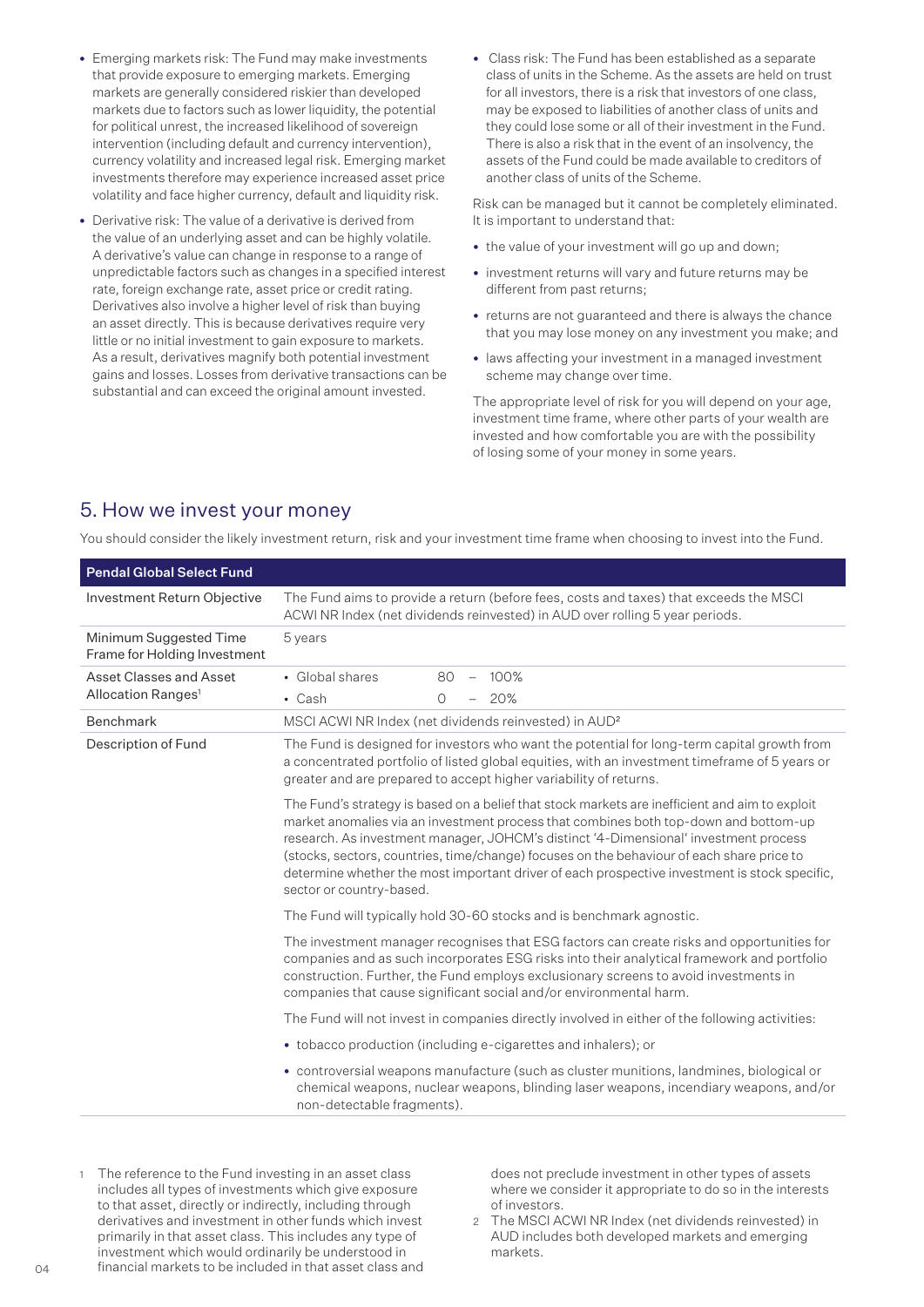The Fund will also not invest in companies which derive 10% or more of their total revenue directly from any of the following activities:

- extraction, exploration, distribution, or refinement of fossil fuels, or fossil fuel-based power generation\*;
- production of alcoholic beverages;
- manufacture, ownership or operation of gambling facilities, gaming services or other forms of wagering;
- manufacture of non-controversial weapons or armaments;
- manufacture or distribution of pornography; and
- uranium mining for the purpose of nuclear power generation.

\*Companies with a climate transition plan may be exempted from this exclusion, provided that they have in place a Paris Agreement aligned transition plan and produce climate-related financial disclosures annually, which in both cases we consider credible. We define fossil fuels as coal, oil and natural gas.

|                                                                | All reasonable care has been taken to implement the Fund's exclusionary screens to meet the<br>criteria described above. We draw on internal and supplementary external research, believed<br>to be accurate, to determine whether a company is subject to the exclusionary screens. We<br>regularly monitor compliance by the Fund's holdings with the exclusionary screens. If we<br>discover an investment no longer meets our criteria, we will divest the holding as soon as<br>practicable. However, as the nature and conduct of businesses may change over time, and<br>publicly available financial or other information is not always comprehensive or up to date,<br>we do not guarantee that the Fund will meet all of these criteria at all times. |  |  |  |
|----------------------------------------------------------------|-----------------------------------------------------------------------------------------------------------------------------------------------------------------------------------------------------------------------------------------------------------------------------------------------------------------------------------------------------------------------------------------------------------------------------------------------------------------------------------------------------------------------------------------------------------------------------------------------------------------------------------------------------------------------------------------------------------------------------------------------------------------|--|--|--|
|                                                                | The Fund's compliance with its investment guidelines is reviewed regularly. If our review<br>process identifies that an investment ceases to comply with the investment guidelines for<br>the Fund, the investment will usually be sold as soon as is reasonably practicable, having<br>regard to the interests of investors (but this may vary on a case by case basis).                                                                                                                                                                                                                                                                                                                                                                                       |  |  |  |
|                                                                | The Fund has assets that are denominated in foreign currencies. This means that changes<br>to the Australian dollar relative to foreign currencies may affect the value of the assets of the<br>Fund. Generally, these currency exposures will not be hedged to the Australian dollar but<br>Pendal may do so from time to time.                                                                                                                                                                                                                                                                                                                                                                                                                                |  |  |  |
|                                                                | The exclusionary screens applied to the Fund's investments may exclude some companies<br>from the investable pool of the Fund's portfolio. For this reason the Fund's performance may<br>vary when compared to other funds that are able to invest in these companies. This risk<br>should be considered when deciding whether to invest in the Fund.                                                                                                                                                                                                                                                                                                                                                                                                           |  |  |  |
|                                                                | Derivatives may be used to reduce risk and can act as a hedge against adverse movements<br>in a particular market and/or in the underlying assets. Derivatives may also be used to gain<br>exposure to assets and markets.                                                                                                                                                                                                                                                                                                                                                                                                                                                                                                                                      |  |  |  |
| Risk Level <sup>3</sup>                                        | High<br>High risk of losing money in any year. Likely to produce higher returns over the long term.                                                                                                                                                                                                                                                                                                                                                                                                                                                                                                                                                                                                                                                             |  |  |  |
| <b>Fund Performance</b>                                        | For up-to-date information on the performance of the Fund, including performance history,<br>please visit www.pendalgroup.com, click on 'Products' and select the Fund.                                                                                                                                                                                                                                                                                                                                                                                                                                                                                                                                                                                         |  |  |  |
| Labour, Environmental,<br>Social and Ethical<br>Considerations | We take labour standards, environmental, social and ethical considerations into account<br>when selecting, retaining or realising investments of the Fund. The way in which we take these<br>considerations, also referred to as ESG factors, into account is described above in 'Description<br>of Fund'.                                                                                                                                                                                                                                                                                                                                                                                                                                                      |  |  |  |
|                                                                | You should read the important information about the 'Labour, environmental,<br>social and ethical considerations' before making a decision. Go to section 3<br>of the 'Additional Information to the Product Disclosure Statement' at<br>www.pendalgroup.com/PendalGlobalSelectFundR-PDS. The material relating to<br>'Labour, environmental, social and ethical considerations' may change between the<br>time when you read this Statement and the day when you sign the application form.                                                                                                                                                                                                                                                                    |  |  |  |
| Changes to Fund Details                                        | We have the right to close or terminate the Fund and change the Fund's investment return<br>objective (including benchmark), asset classes and asset allocation ranges and currency<br>strategy (if any), without prior notice in some cases. We will inform investors of any material<br>change to the Fund's details in their next regular communication or as otherwise required<br>by law.                                                                                                                                                                                                                                                                                                                                                                  |  |  |  |

3 The risk level is not a complete assessment of all forms of investment risk for instance, it does not detail what the size of a negative return could be or the potential for a positive return to be less than the return an investor may require to meet their objectives.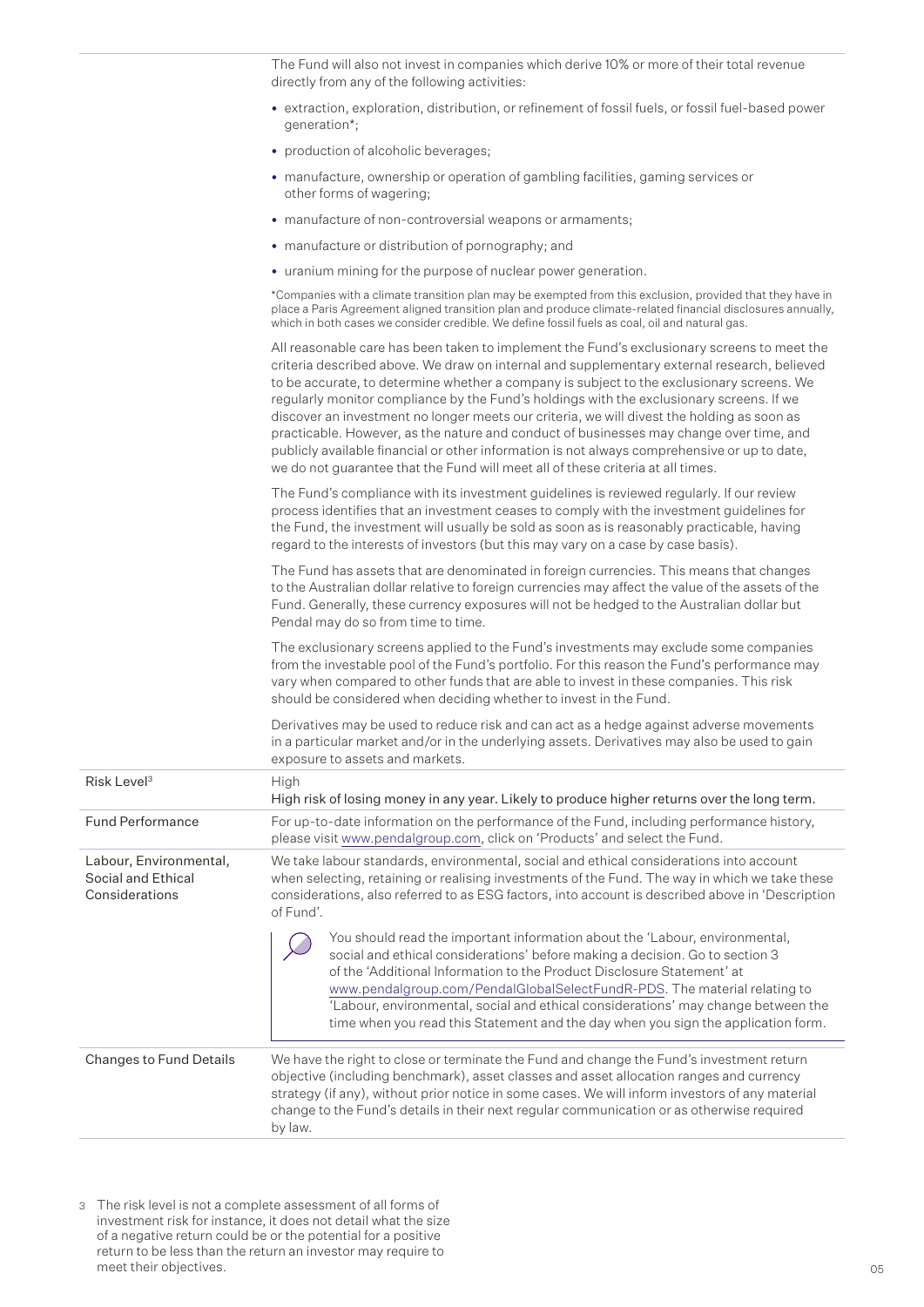## 6. Fees and costs

#### DID YOU KNOW?

Small differences in both investment performance and fees and costs can have a substantial impact on your long-term returns. For example, total annual fees and costs of 2% of your account balance rather than 1% could reduce your final return by up to 20% over a 30-year period (for example, reduce it from \$100,000 to \$80,000). You should consider whether features such as superior investment performance or the provision of better member services justify higher fees and costs. You may be able to negotiate to pay lower contribution fees and management costs where applicable. Ask the Fund or your financial adviser.

#### TO FIND OUT MORE

If you would like to find out more or see the impact of the fees based on your own circumstances, the Australian Securities and Investments Commission (ASIC) website (www.moneysmart.gov.au) has a managed funds fee calculator to help you check out different fee options.

This section shows fees and other costs that you may be charged for the Fund. The fees and costs may be deducted from your money, from the returns on your investment or from the assets of the Fund as a whole. Taxes are set out in another part of this document.

You should read all of the information about fees and costs because it is important to understand their impact on your investment. You can also use this information to compare the fees and costs of the Fund with those of other funds.

| <b>Pendal Global Select Fund - Class R</b>                                                                               |                                                                                                                                                                                                                 |                                                                                                                                                                                                                                                                                                                                                              |
|--------------------------------------------------------------------------------------------------------------------------|-----------------------------------------------------------------------------------------------------------------------------------------------------------------------------------------------------------------|--------------------------------------------------------------------------------------------------------------------------------------------------------------------------------------------------------------------------------------------------------------------------------------------------------------------------------------------------------------|
| Type of Fee or Costs <sup>4</sup>                                                                                        | <b>Amount</b>                                                                                                                                                                                                   | How and when paid                                                                                                                                                                                                                                                                                                                                            |
| Ongoing annual fees and costs                                                                                            |                                                                                                                                                                                                                 |                                                                                                                                                                                                                                                                                                                                                              |
| Management fees and costs<br>The fees and costs for managing your<br>investment                                          | Estimated to be 0.90% p.a. of the<br>assets of the Fund, comprised of:<br>1. Management fee of 0.90% p.a.<br>2. Estimated indirect costs of Nil <sup>5</sup><br>3. Estimated expense recoveries<br>$of$ Nil $6$ | The management fees and costs are<br>deducted from the Fund's assets and are<br>reflected in its unit price.<br>1. The management fee is payable<br>monthly in arrears.<br>2. Indirect costs are deducted from the<br>Fund's assets as and when incurred.<br>3. Expense recoveries are deducted from<br>the Fund's assets as and when incurred. <sup>6</sup> |
| Performance fees<br>Amounts deducted from your investment<br>in relation to the performance of the Fund                  | Nil                                                                                                                                                                                                             | Not applicable                                                                                                                                                                                                                                                                                                                                               |
| Transaction costs<br>The costs incurred by the Fund when<br>buying or selling assets                                     | Estimated to be 0.11% p.a.<br>of the assets of the Fund <sup>7</sup>                                                                                                                                            | All transaction costs are paid out of the Fund's<br>assets as incurred and are reflected in its unit<br>price.                                                                                                                                                                                                                                               |
| Member activity related fees and costs (fees for services or when your money moves in or out of the Fund)                |                                                                                                                                                                                                                 |                                                                                                                                                                                                                                                                                                                                                              |
| Establishment fee<br>The fee to open your investment                                                                     | Nil                                                                                                                                                                                                             | Not applicable                                                                                                                                                                                                                                                                                                                                               |
| Contribution fee<br>The fee on each amount contributed<br>to your investment                                             | Nil                                                                                                                                                                                                             | Not applicable                                                                                                                                                                                                                                                                                                                                               |
| Buy-sell spread<br>An amount deducted from your<br>investment representing costs incurred<br>in transactions by the Fund | Estimated to be 0.20% of the<br>application amount on application<br>and 0.20% of the withdrawal<br>amount on withdrawal                                                                                        | These are the amounts recovered by the<br>Fund when you transact. Buy-sell spreads are<br>included in the application and withdrawal<br>prices and effectively increase the amount you<br>pay when you buy units and reduce the amount<br>you receive when you sell units.                                                                                   |
| Withdrawal fee<br>The fee on each amount you take out<br>of your investment                                              | Nil                                                                                                                                                                                                             | Not applicable                                                                                                                                                                                                                                                                                                                                               |
| Exit fee<br>The fee to close your investment                                                                             | Nil                                                                                                                                                                                                             | Not applicable                                                                                                                                                                                                                                                                                                                                               |
| Switching fee<br>The fee for changing investment options                                                                 | Nil                                                                                                                                                                                                             | Not applicable                                                                                                                                                                                                                                                                                                                                               |

4 Fees in this PDS can be individually negotiated if you are a wholesale client under the Corporations Act.

- 5 As the Fund commenced operating on 27 July 2021, this estimate is based on information available to us as at the date of this PDS for the current financial year, adjusted to reflect a 12-month period. The Fund did not incur any indirect costs in the current financial year, although the Fund may incur these costs in the future.
- 6 We currently pay recoverable expenses (if any, excluding any GST payable on our fees) out of our management fee and do not separately recover expenses from the Fund. However, if we decide to deduct these expenses from the Fund in addition to the management fee in the future, we will give you 30 days' written notice.
- 7 Transaction costs are based on a reasonable estimate and are shown net of any amounts recovered by the Fund from the buy-sell spread charged to transacting investors.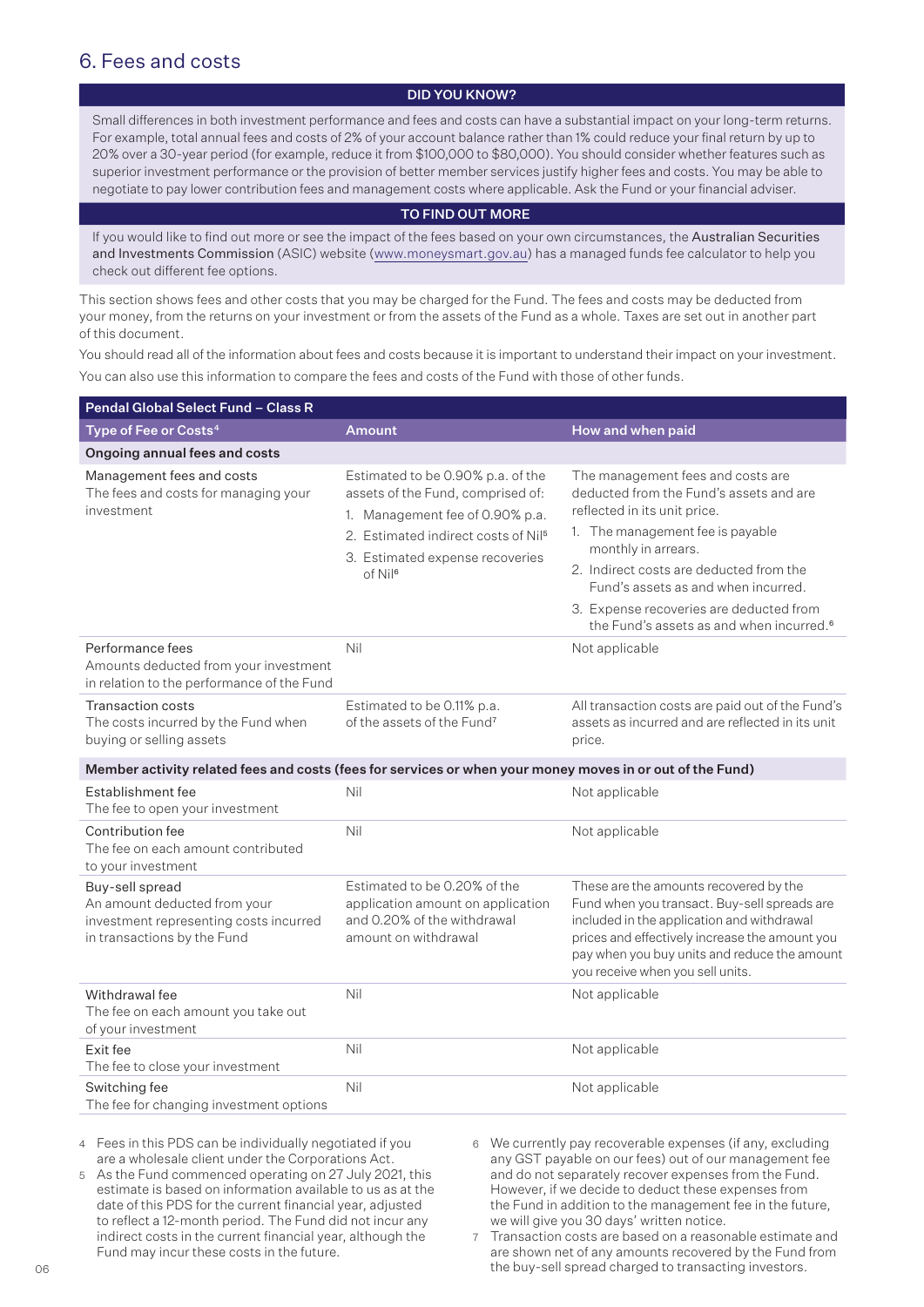Fees and costs of the Fund set out above can change. In particular, subject to the Fund's constitution, we can change the fees noted above without the consent of the Fund's investors. If we do change the fees, or our approach to expense recoveries, we will give you 30 days' written notice. For more information on fees and costs refer to section 4 in the 'Additional information to the Product Disclosure Statement'.

#### Warning

In addition to the fees set out above, fees may be payable to your financial adviser. Any such fees would be payable by you in addition to those set out above, and set out in the Statement of Advice your financial adviser provides.

#### Example of annual fees and costs for the Fund

This table gives an example of how the ongoing annual fees and costs for the Fund can affect your investment over a one-year period. You should use this table to compare this product with other products offered by managed investment schemes.

| <b>Example - Pendal Global Select</b><br>Fund – Class R |               | Balance of \$50,000 with a contribution of \$5,000 during year <sup>8</sup>                                                                                                                                                                         |  |
|---------------------------------------------------------|---------------|-----------------------------------------------------------------------------------------------------------------------------------------------------------------------------------------------------------------------------------------------------|--|
| Contribution fees                                       | Nil           | For every additional \$5,000 you put in, you will be charged \$0                                                                                                                                                                                    |  |
| <b>PLUS</b> Management fees<br>and costs                | $0.90\%$ p.a. | For every \$50,000 you have in the Fund you will be charged or have<br>deducted from your investment \$450 each year                                                                                                                                |  |
| <b>PLUS</b> Performance fees                            | Nil           | And, you will be charged or have deducted from your investment \$0<br>in performance fees each year                                                                                                                                                 |  |
| <b>PLUS</b> Transaction costs                           | $0.11\%$ p.a. | And, you will be charged or have deducted from your investment \$55<br>in transaction costs                                                                                                                                                         |  |
| <b>EQUALS</b> Cost of Fund                              |               | If you had an investment of \$50,000 at the beginning of the year and<br>you put in an additional \$5,000 during that year, you would be charged<br>fees and costs of \$505 <sup>9</sup><br>What it costs you will depend on the fees you negotiate |  |

#### **Additional explanation of fees and costs**

#### Buy-sell spread

The buy-sell spread is an additional cost to you and is generally incurred whenever you transact in the Fund. The buy-sell spread is retained by the Fund (it is not a fee paid to us) and represents a contribution to the transaction costs incurred by the Fund such as brokerage, stamp duty and other costs of execution, when the Fund is purchasing and selling assets. There is no buy-sell spread on distributions that are reinvested.

The current total buy-sell spread is 0.40% of the amount that you transact, represented as the difference between the entry and exit price. A buy spread of 0.20% is applied on each application and a sell spread of 0.20% is applied on each withdrawal. For example, if you invested \$50,000 in the Fund the cost of your buy spread would be \$100, and the cost of your sell spread on withdrawing \$50,000 from the Fund would be \$100.

We may vary the buy-sell spread from time to time and prior notice will not ordinarily be provided. For current buy-sell spread information, visit www.pendalgroup.com, click on 'Products' and select the Fund.

You should read the important information about 'Additional information about fees and costs' before making a decision. Go to section 4 of the 'Additional Information to the Product Disclosure Statement' at [www.pendalgroup.com/PendalGlobalSelectFundR-](www.pendalgroup.com/PendalGlobalSelectFundR-PDS)[PDS](www.pendalgroup.com/PendalGlobalSelectFundR-PDS). The material relating to 'Additional information about fees and costs' may change between the time when you read this Statement and the day when you sign the application form.

## 7. How managed investment schemes are taxed

Investing in a managed investment scheme is likely to have tax consequences. Managed investment schemes generally do not pay the tax liability on behalf of investors. However, we may be required to withhold tax from each distribution at the relevant withholding tax rates under certain circumstances. As an investor, you will generally be subject to tax on your share of any taxable income and net realised capital gains generated by the Scheme.

Because the Australian taxation system is complex and different investors have different circumstances, you should seek professional tax advice before investing in the Fund.

You should read the important information about 'How managed investment schemes are taxed' before making a decision. Go to section 5 of the 'Additional Information to the Product Disclosure Statement' at [www.pendalgroup.com/PendalGlobalSelectFundR-](www.pendalgroup.com/PendalGlobalSelectFundR-PDS)[PDS](www.pendalgroup.com/PendalGlobalSelectFundR-PDS). The material relating to 'How managed investment schemes are taxed' may change between the time when you read this Statement and the day when you sign the application form.

- 8 This example assumes the \$5,000 contribution occurs at the end of the first year, therefore management costs are calculated using the \$50,000 balance only.
- 9 Please note that this example does not capture all the fees and costs that may apply to your investment, such as the buy-sell spread.